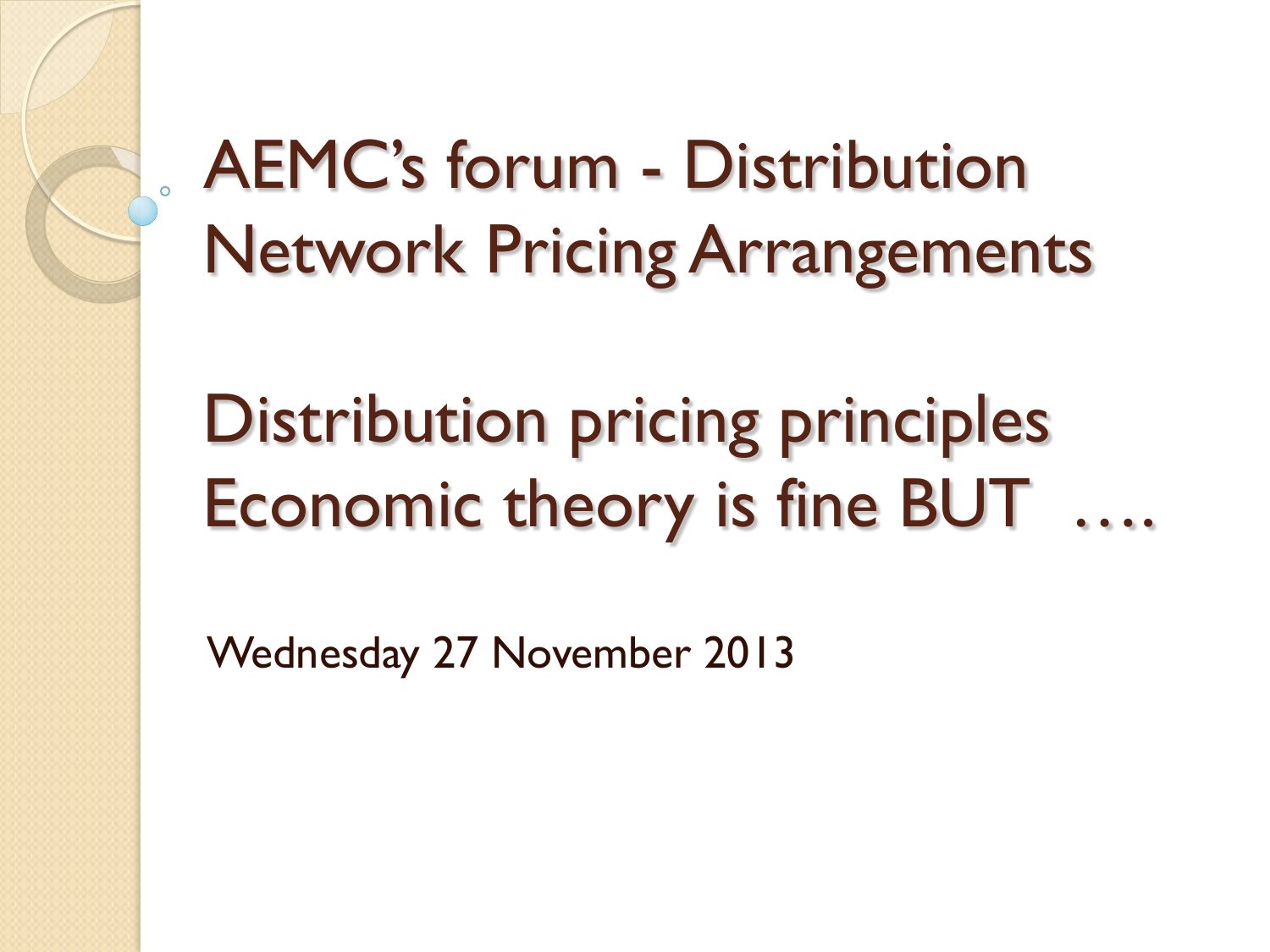## Consumer impact moving to cost reflective tariffs

- Moving to LRMC will reallocate costs within a community potential big impacts - How far do you go and how quick - all communities and governments expect some cross subsidies and sensible pricing stratgery
- Similarly Ramsey pricing no longer are households captive for example may drive more PV or other responses – have alternatives this is relatively new in energy industry – unintended consequences.
- As metering technology changes possible to price in many and varied ways – again it's about a balance - some policy guidance is needed
- With the pricing proposal unclear in the expectation of policy makers on DBs in developing pricing. Is it to work with consumers to respond / engage as active participants or just sending and efficient price signal– eg is pricing an engagement during the pricing period or set and forget.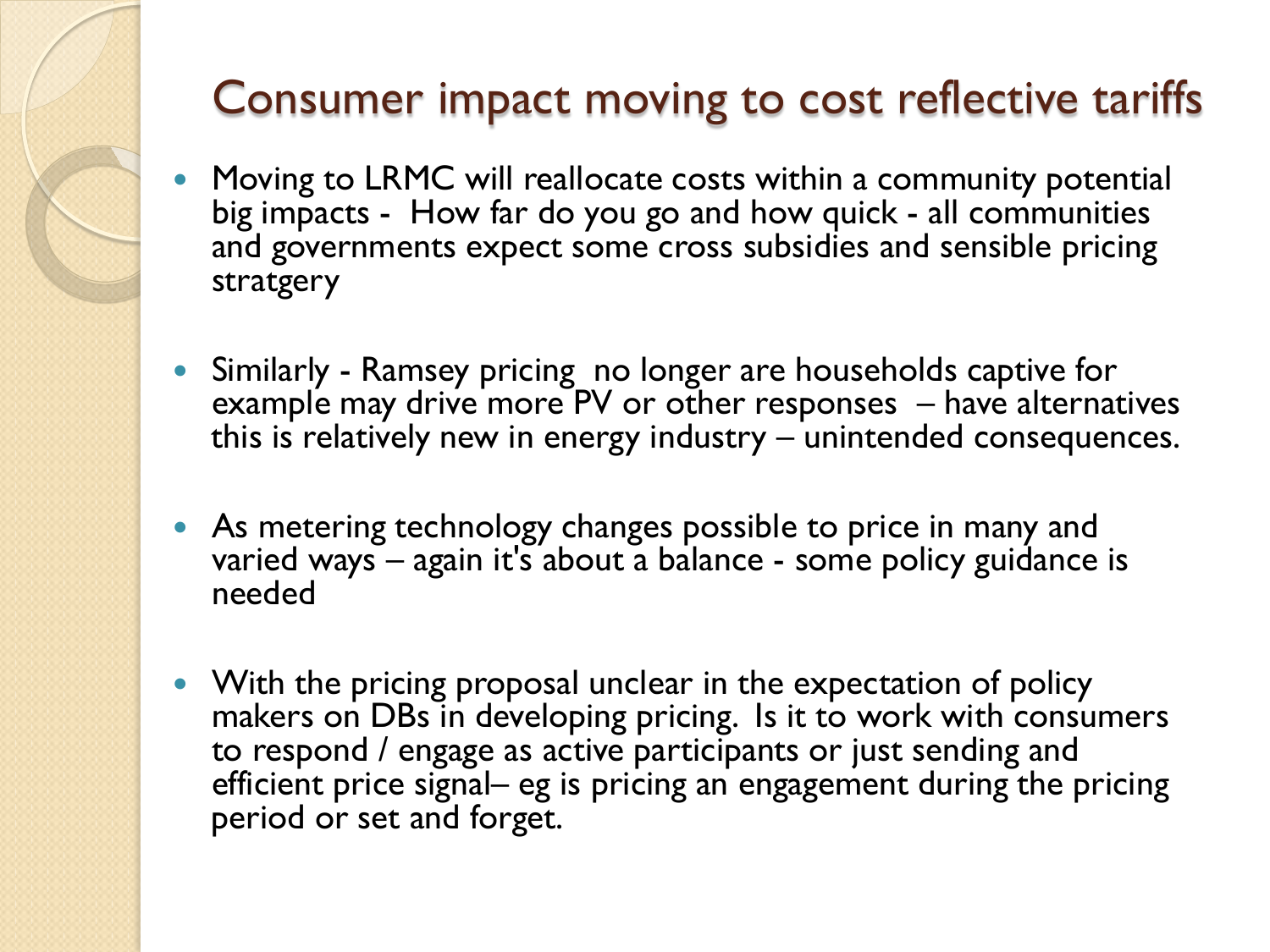## Transitioning consumers - cost reflective network tariffs what are you offering? and how fast.

- Will DB's offer a number of network tariff designs CHOICE (capacity TOU, inclining block etc) All designed to achieve same outcome - let the retailer package them to the customer consumer picks shape that fits there ability to engage
- Or Back to the Future tariffs for various fuel mix / Consumption profiles (controlled load - PV - EV – dual fuel storage etc)
- OR Nodal pricing this has significant impacts on communities and implications in the broader energy market (people will feel picked upon)
- If nodal how will the market support the consumer will DB offer straight line relationship need to develop associated supports if not how will this relate to the retail market.
- When moving current design with a price path, if price path how long and how hard will the side constraints be pushed
- If New tariffs how different are they from current (this not in the side constraints) are consumers reassigned to this and can they revert and how fast will they change